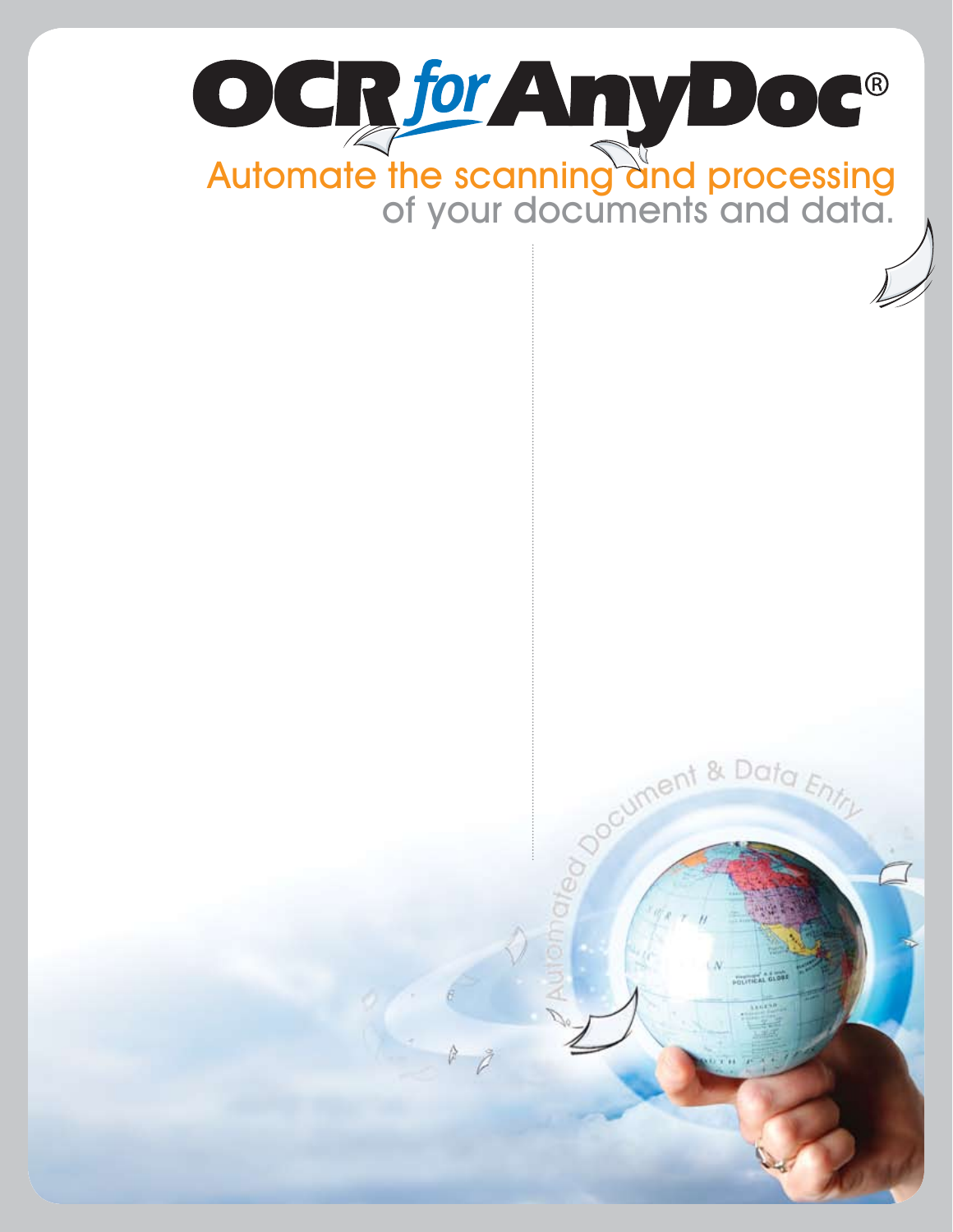# OCR for AnyDoc® eliminates manual data entry — a costly and slow method of gathering data.

for AnyDoc, installed at thousands of locations worldwide, has helped businesses  $\Box$  large and small improve productivity by up to 400 percent – while dramatically **COCR** for AnyDoc, installed at thousands of location large and small improve productivity by up to reducing the cost and time incurred by a manual data entry process.

OCR for AnyDoc extracts data from nearly any document, and works with machine print, hand print, mark sense and bar codes. Once data is extracted, you can customize business rules to validate and normalize the data prior to human verification. Verified data is then delivered to your backend system, content management system, and/or workflow for use in analysis, reporting and retrieval.

# The Benefits

### **» Expedite documents into your business workflow**

The sooner you have access throughout your company to the documents structured or non-structured, and more important, the data on these documents, the better and faster you can make business decisions.

### **» Process all your documents**

When you have one solution that is versatile enough to do almost every document, you leverage your investment in the software, maximizing your return.

### CIO: "OCR for AnyDoc is a protected investment for us. As our business needs change, the software grows and adapts with us."



### **» Shorten cash flow cycles**

When used in invoice processing, OCR for AnyDoc shortens your cash flow cycles because invoice information is available sooner.

### **» Minimize manual data entry costs**

Data is automatically extracted and validated in seconds — and customizable verification procedures using your business rules, help you ensure accuracy with minimal human intervention.

### **» Improve data accuracy**

Eliminating manual data entry can improve your data accuracy. OCR for AnyDoc includes automated image cleanup, built-in and custom rules, table lookups and verifier review, and provides an array of tools for higher data accuracy.

### **» Eliminate manual sorting**

Sorting of documents is minimal, if needed at all. OCR for AnyDoc does it for you.

### **» Improve customer service**

Faster document processing means service reps get information faster. Customer issues are resolved more quickly, boosting satisfaction.

**» Leverage your investment as your business evolves** If your daily processing needs start with a handful of pages and grow to tens of thousands of pages, OCR for AnyDoc will grow with you.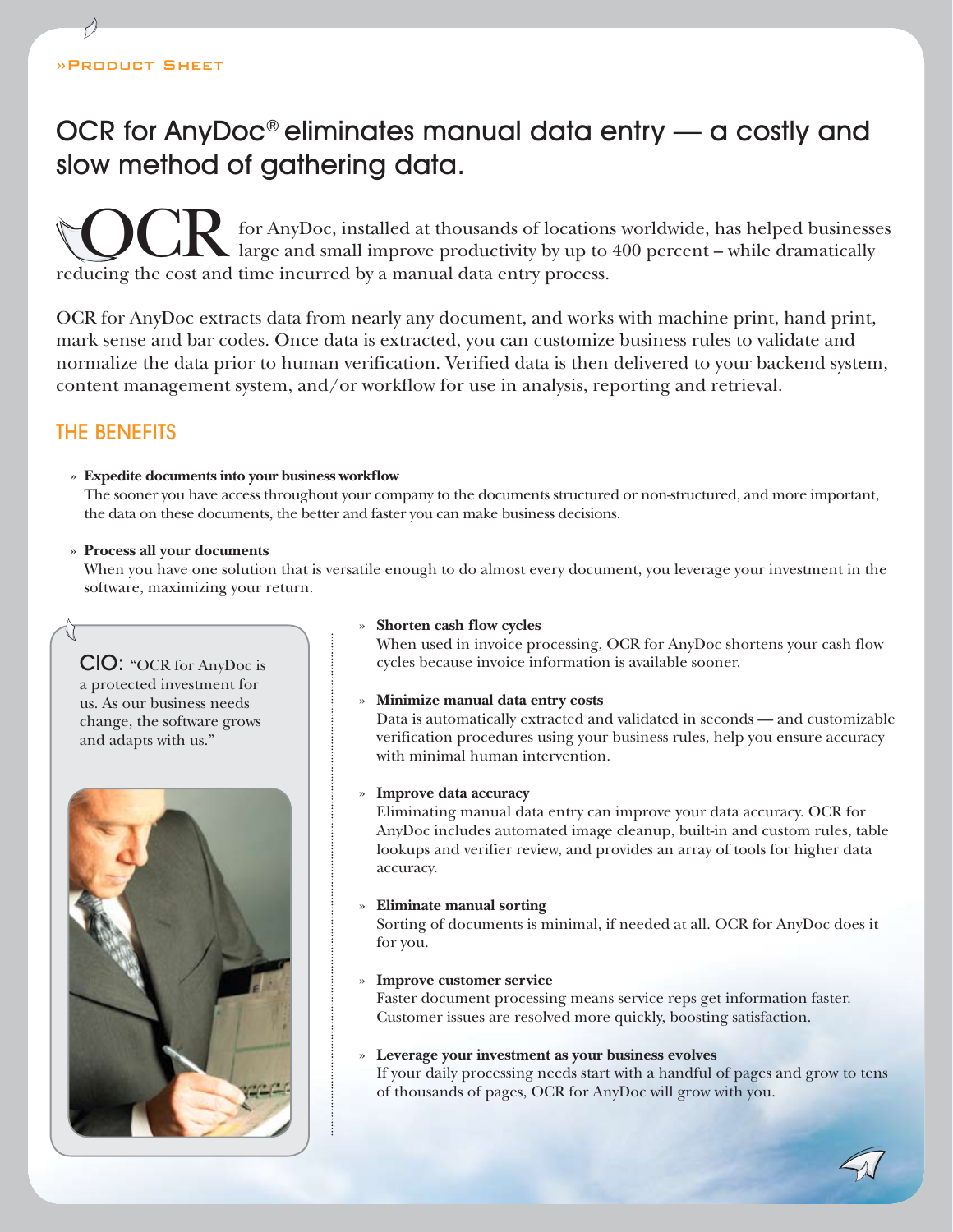# THE PROCESS



# **CAPTURE**

Documents can be scanned and converted to images right out of the envelope. Scan from the mailroom, a central location, or thirty remote locations — whatever best fits your business model. Once scanned, document images are digitally viewable in seconds. Using another system to scan your images? Retrieving them online? No problem, you can import them and still get all the benefits of automated document processing.



### **QUALITY ASSURE**

High image quality is crucial to identifying documents and data. A lot can happen to a document before scanning. Documents are torn. Characters are smudged or printed poorly. But OCR for AnyDoc delivers the cleanest images possible. First, scanner communication is optimized to produce the best image for extraction. Next, OCR for AnyDoc leverages over ten years of image enhancement in its Quality Assure process. Images are deskewed, lightened, cropped, despeckled, colors are removed and images are automatically rotated. The result is the clearest, most accurate image possible. The QA process also provides you with the abilities to replace (by rescan) a poor quality image, insert new images into the group, or append images to the end of a scanned group.



### **IDENTIFY**

With the cleanest image in place, OCR for AnyDoc's AutoID feature automatically identifies each document. By searching for an ID point such as barcodes, specific words, or matching the format of a document to others, AutoID works fast to recognize your commonly used forms and eliminates the need for manual pre-sorting.



# **PROCESS**

OCR for AnyDoc examines the image to separate data from "form noise." Document layout elements such as character boxes, lines and background noise and text are recognized as non-data and ignored. Data obscured by poorly printed characters, strange lines and other elements go through an automated cleanup process to enhance recognition.

With troublesome lines, smudges and other unwanted marks removed and, characters regenerated / enhanced as needed, OCR for AnyDoc then quickly captures data from the enhanced image.

Captured data is then validated against your business rules (best practices in computer logic form). Hundreds of built-in rules can be implemented with point-and-click ease, or you can define your own rules. Automated rules are quickly performed on data fields without operator intervention and offer an almost endless array of data integrity checks and balances. Any document that does not comply is immediately queued up for quick attention in accordance to your escalation procedures and monitored until resolution. The process eliminates problem document backlogs and the costs associated with a large pile of unresolved documents.



# **AUDITOR**

OCR for AnyDoc also provides the ability to review the work of the verification operators. With the AUDITOR module, you can spot check specific items, do random checks, or check everything that an operator has seen. You will be able to compare the data before and after it has been to an operator. And this can be done either in-line (allowing for correction of operator error) prior to the data becoming output or as a post output function (which would be a review only process without correction capability).



# **VERIFY**

All previous phases are designed to minimize the costs, inaccuracies and delays associated with human intervention. At the verify stage, many documents are already 100 percent complete and can optionally bypass human verification, going straight to output. For other documents, operators can quickly move through extracted data fields to verify each extracted field — or can simply advance from one questionable character or business rule violation to another. You design the layout of the screen to match your business needs. Verification can take place locally, at remote locations or both. Home workers, branch offices, new corporate acquisitions and overseas offices can all be accommodated via the Internet.



# **OUTPUT**

Now that your valuable data is captured, validated and verified, stacks of paper documents have been transformed into usable images and information. Data and images are delivered to backend systems and put to work. With accurate information, delivered faster and at lower cost, your organization can experience improved decision-making, shorter cash flow cycles and better customer service, giving you a substantial competitive advantage.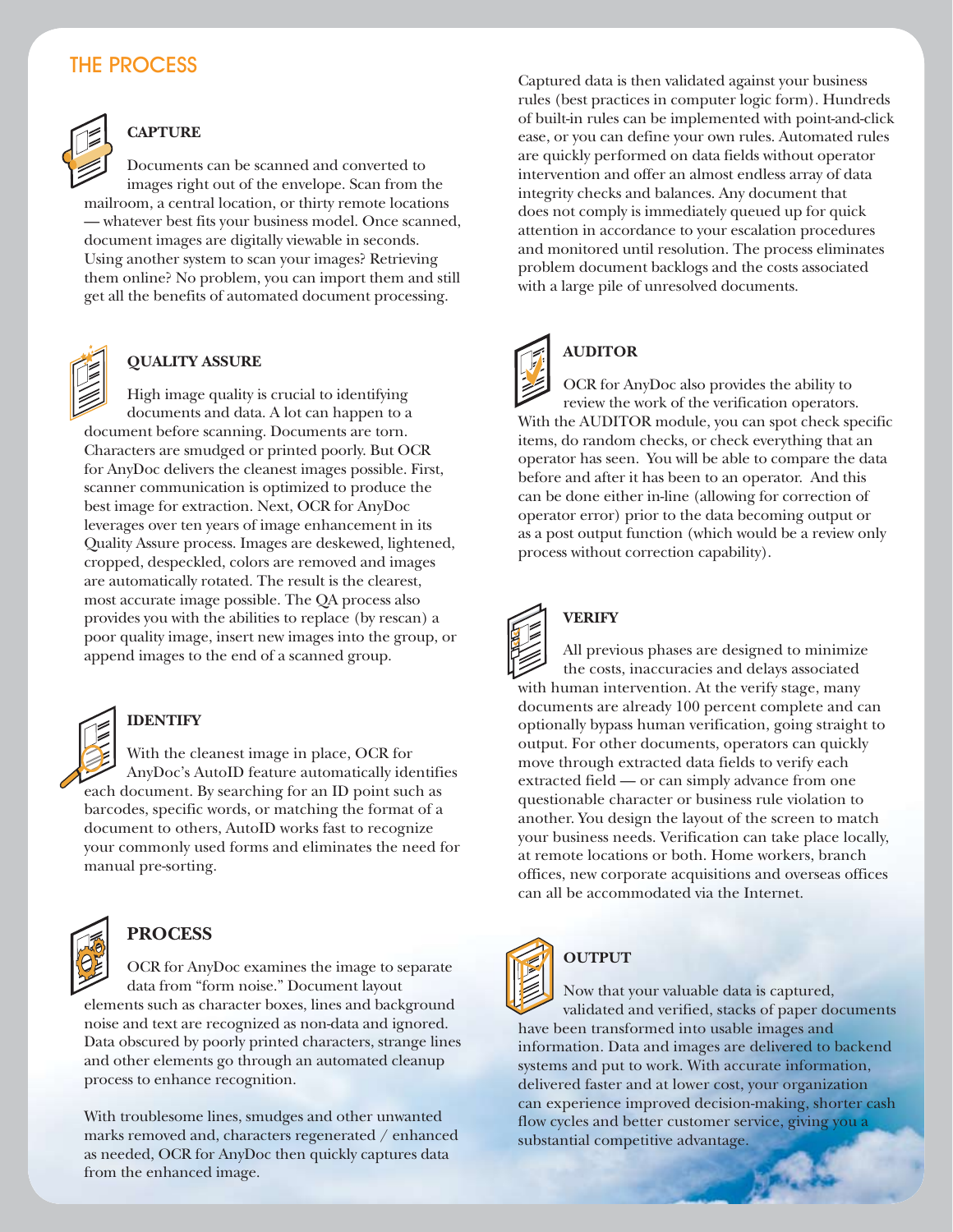# **OCRfor Any Doc**® **Automation Process Diagram**



**Gain a powerful** edge throughout your organization. Get the data to drive your business. All of OCR for AnyDoc's functions are performed with minimal or no human supervision or intervention.

OCR for AnyDoc is installed at thousands of organizations worldwide and has helped businesses large and small double, triple and even quadruple their productivity while dramatically reducing their data entry costs.

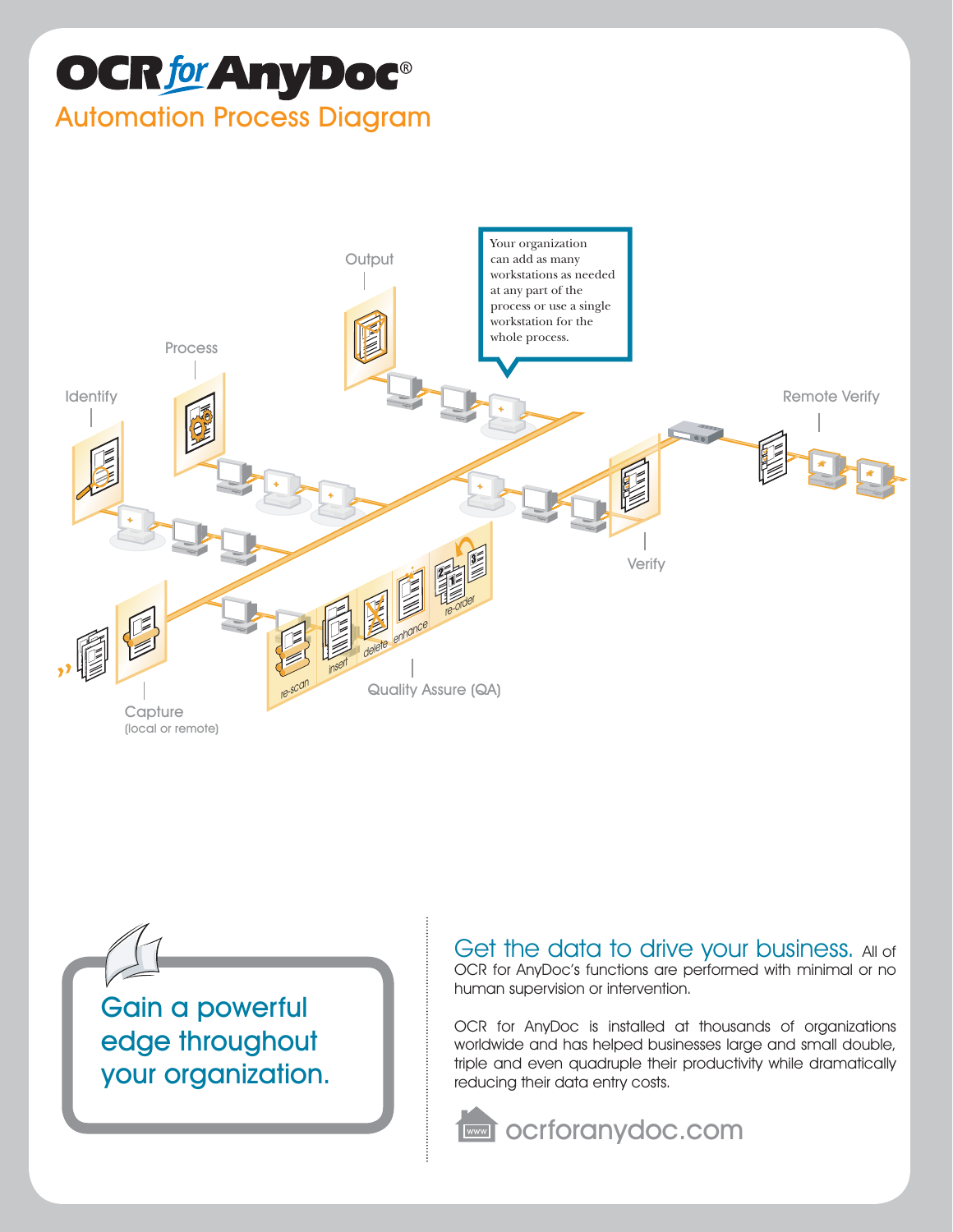# The technology that drives accurate data capture

The data that organizations need appears in varying formats from one document to the next. OCR for AnyDoc was developed with this in mind and will carry your data from paper to enterprise, regardless of how that data is presented on a document.

# OCR for AnyDoc uses a variety of technological methods to recognize varying documents.

- **»**  Process unstructured and semi-structured documents with AnyApp™technology, which greatly reduces the need for zonal templates and key-from-image processes. Users define data attributes, such as a field label (e.g., "remittance amount," "name," "city," etc.). Then, AnyApp uses those attributes to automatically find and capture data from scanned documents, then applies your business rules to insure accuracy.
- For those structured documents, that have the data you need in consistent locations, the template method provides high accuracy and exceptional speed. In a template, users define the type of data to capture, the location of this data on the form, and how the data will be presented on the form. OCR for AnyDoc then analyzes the user-defined business rules to locate and extract data with remarkable accuracy.
- **»**  QuickApp™technology reduces key-from-image processes when capturing data from occasional or seldom-seen documents. As operators point-and-click to capture data, on-the-fly profiles are created for use in future instances, reducing operator interaction—and in some cases fully automating data capture—the next time around.
- Using Key-from-Image (KFI), an operator views the digital image of a scanned form and manually inputs the data on the form into predefined fields. You define the layout. You define the business rules. Both designed for efficiency and accuracy.

# OCR for AnyDoc uses a variety of technological processes to recognize varying data types.

- **»**  Optical Character Recognition (OCR) analyzes computer-generated text located on paper documents and translates this into usable data. Algorithms identify characters, based upon pixilation, curvature and line direction.
- **»**  Using techniques similar to OCR, Intelligent Character Recognition (ICR) software analyzes and translates handwritten characters.
- **»** Voting is a technique where two data recognition engines are involved, compared, and the best solution is provided.
- **»**  Optical Mark Recognition (OMR) captures responses to questions based upon a selected checkbox or bubble – a data type known as mark sense.
- Barcode Recognition (BCR) functionality reads 1D and 2D barcodes and translates them into usable data.



# Accounts payable

manager: "Our invoice data is more accurate now. Inaccurate and late payments are a thing of the past."

"This is one solution that provides a method to process just about every one of our documents. It's as universal as they come."



# What can AnyDoc Software do for you?

Want to learn how AnyDoc Software can impact your organization? Contact us today.

www.anydocsoftware.com info@anydocsoftware.com 813.222.0414